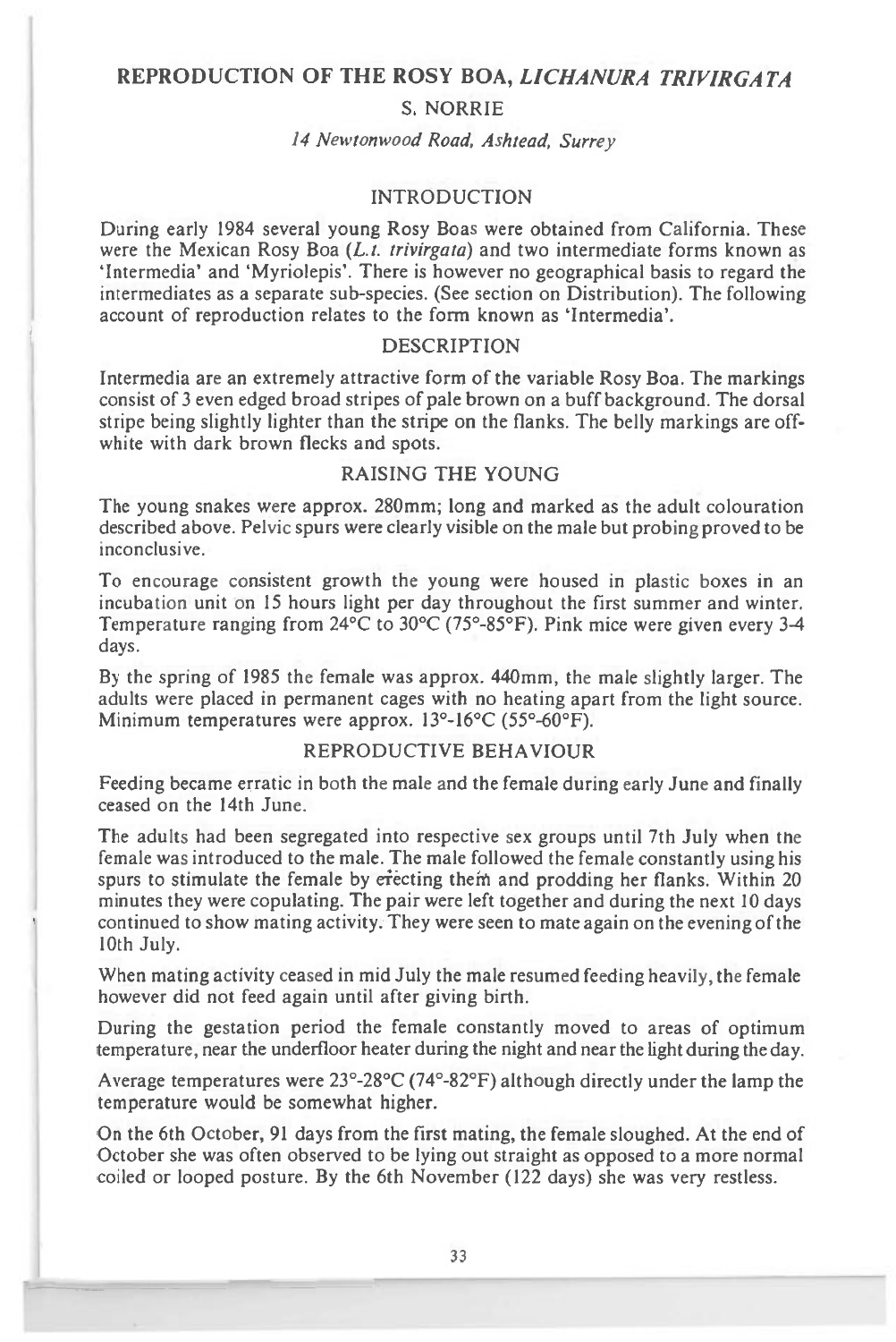

*Plate 1. Lichanura trivirgata trivirgata* 



Plate 2. *Lichanura trivirgata* 'intermedia'